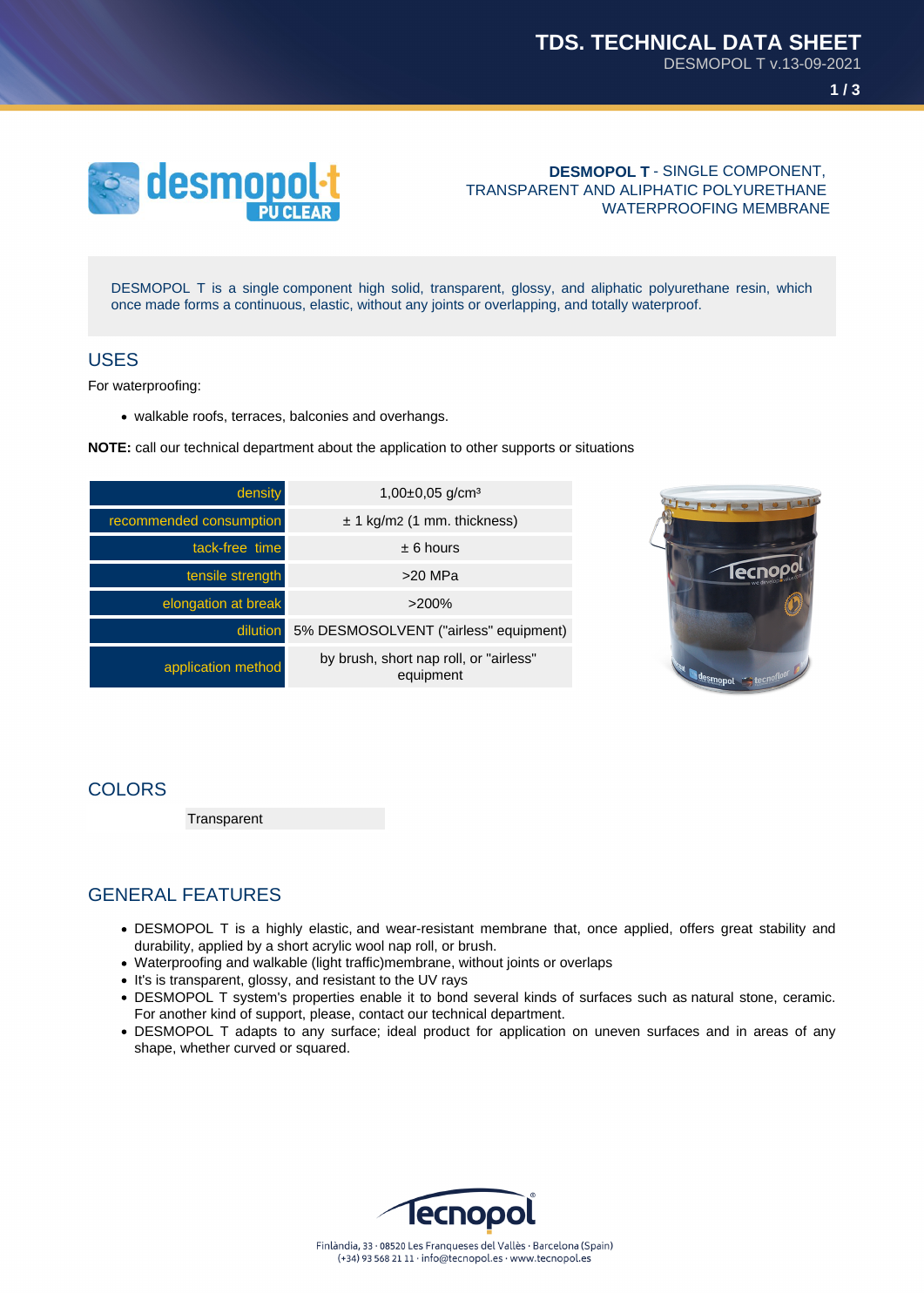DESMOPOL T v.13-09-2021

**2 / 3**

- Apply Primer T previously, to avoid bubbles, spots and to improve the adhesion
- Not recommended to use in pools, or chemically treated water, in general not use on total water immersion.
- Once formed, don't clean with bleach or highly corrosive products.
- It should be applied in dry conditions avoiding the presence of humidity or water coming from the surface to be coated or the substrate, whether at the time of application or subsequently (pressure from phreatic water level).

### **YIFLD**

The product yield is 1 kg/m².

# PACKAGING

Metal tins of 20 kg and 5 kg

### SHELF LIVE

12 months at temperatures between 5° C and 35° C, provided it is stored in a dry place. Once the tin has been opened, the product must be used immediately.

### APPLICATION

In general, the following aspects should be dealt with prior to application:

- Support will be strong and dry.
- Clean up the surface, removing dust, oils and grasses, and existing chippings.
- The support to be applied must be resistant and dry. There should be no moisture retained inside or moisture by capillarity in the back.
- We recommend applying on the substrate with the primer PRIMER T with a clean cloth and allow drying (15 20 min).
- Can be applied by a short acrylic wool nap roll, brush, or "airless" equipment

### **HANDLING**

These safety recommendations for handling are necessary for the implementation process as well as in the pre and post, on exposure to the loading machinery.

- Respiratory Protection: When handling or spraying use an air-purifying respirator.
- Skin protection: Use rubber gloves, remove them immediately after contamination. Wear clean body-covering. Wash thoroughly with soap and water after work and before eating, drinking or smoking.
- Eye / Face: Wear safety goggles to prevent splashing and exposure to particles in the air.
- Waste: Waste generation should be avoided or minimized. Incinerate under controlled conditions in accordance with local laws and national regulations.

Anyway, consult the material and safety data sheet (MSDS) of the product